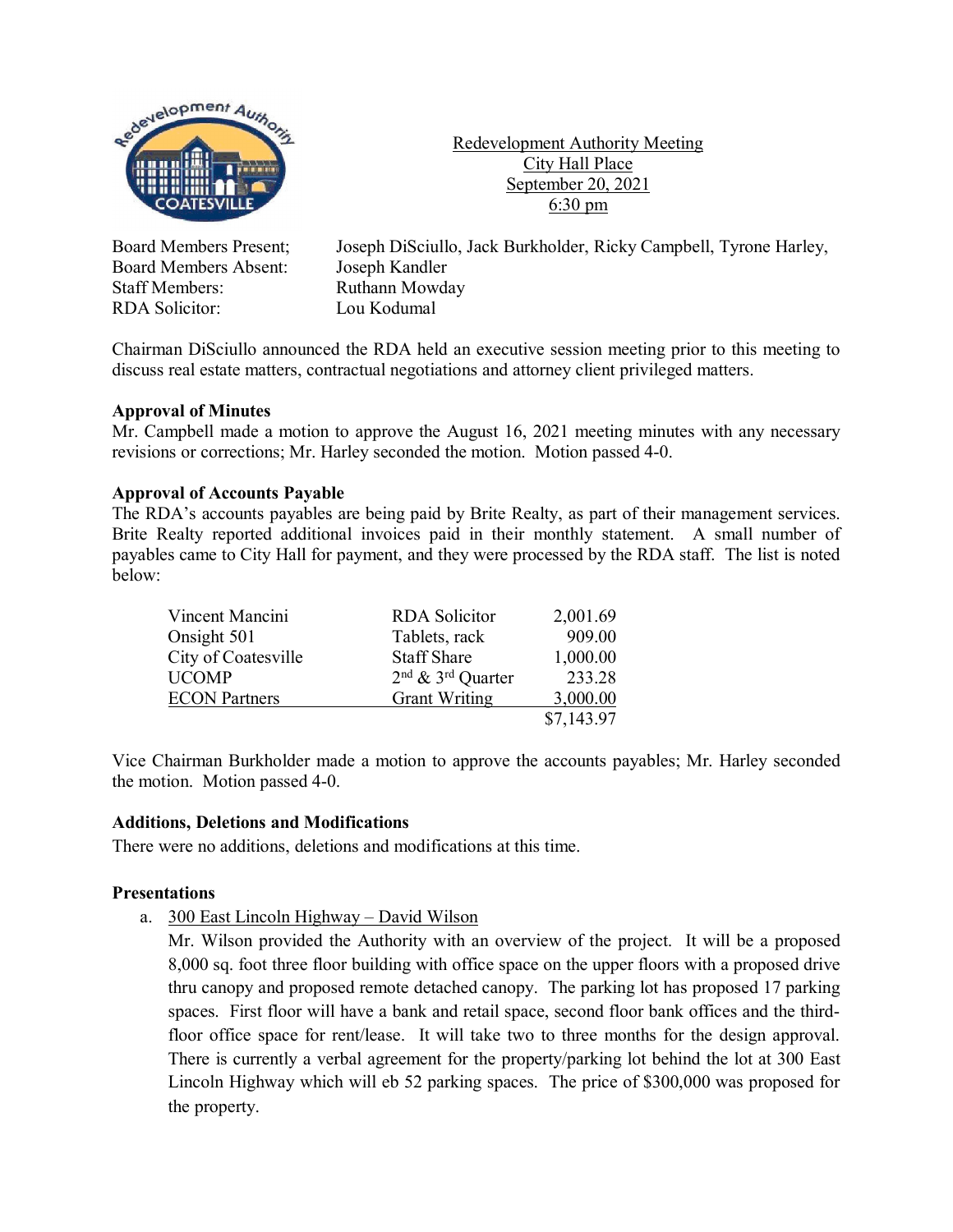## b. IDG Development

The proposed master plan is for total site acreage of 13.3 acres, 144,828sf for Velodrome. 40,000 sf for performance and sq. ft. for performance is to be determined. The Velodrome proposes 200M Velodrome track, 3,000 arena seating, infield events area and trackside restaurant. Indoor fieldhouse proposes 4 basketball courts, 8 volleyball courts, performance training and tenant lease space. The performance center proposes sports medicine lease space, physical therapy lease space, performance training and a cycling studio. The entertainment center proposes laser tag arcade, video arcade center, climbing structure and soft play area. A mural is planned by a local artist Dane Tighman of community members. The development team has repositioned with the departure of Josh Burrell, Activated Capital and will be provide by Rick Mayer/Cherry Creek Family Offices.

#### **Citizens Comments on Agenda Items**

There were no citizens comments at this time.

#### **Informational Items**

a. Coatesville Train Station

Chairman DiSciullo announced the bids for the Train Station bids have been pushed back tow weeks due to a lot of questions on the contract. The extended time will not affect the timeline of the project.

#### **New Business**

- a. Receive and consider authorization to allow RDA Solicitor to negotiate and prepare settlement agreement, subject to RDA Board review and approval. Chairman DiSciullo made a motion to authorize the Solicitor to negotiate with Coatesville Inn Associates and prepare a settlement Agreement, subject to RDA Board review and approval; Mr. Campbell seconded the motion. Motion passed 4-0.
- b. Receive and consider monthly commission of 4% to Brite Realty for renewal/extension of month to month Michels lease on the Flats. Mr. Harley made a motion to approve the monthly commission of \$5 to Brite Realty for renewal/extension of month to month Michels lease on the Flats; Vice Chairman Burkholder seconded the motion. Motion passed 4-0.
- c. Consider action on 300 East Lincoln Highway presentation Chairman DiSciullo made a motion to approve the Solicitor to begin the Redevelopment Agreement on 300 East Lincoln Highway with the sale price of \$300,000; Mr. Harley seconded the motion. Motion passed 4-0.
- d. Consider action on IDG Development presentation Chairman DiSciullo made a motion to approve IDG Development to change principals from Josh Burrell, Activated Capital to Crosby Wood; David Chauner; Rick Mayer, Cherry Creek Family Offices with the understanding of providing the RDA with more information; Mr. Harley seconded the motion. Motion passed 4-0.